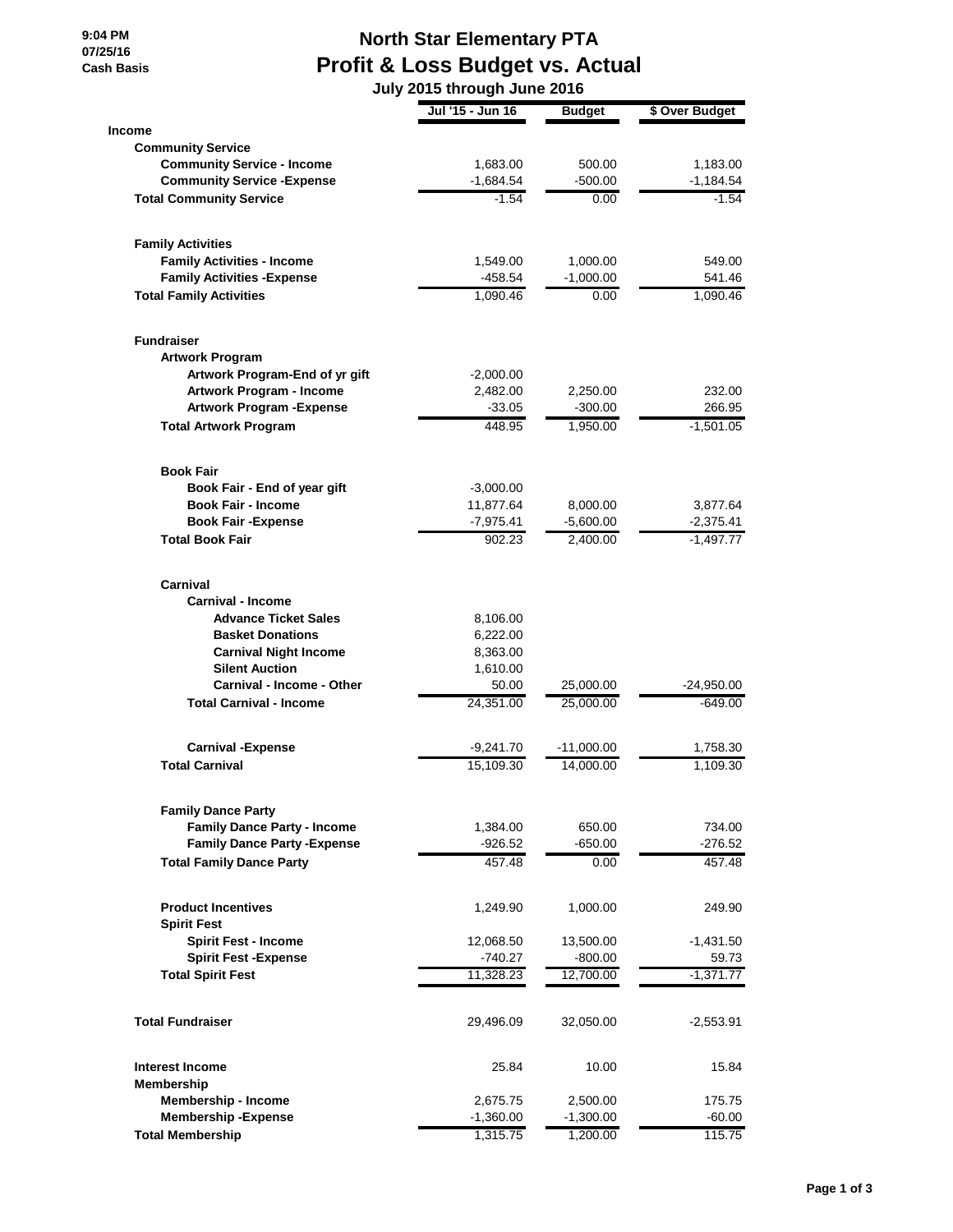**9:04 PM 07/25/16 Cash Basis**

## **North Star Elementary PTA Profit & Loss Budget vs. Actual**

 **July 2015 through June 2016**

|                                                          | Jul '15 - Jun 16 | <b>Budget</b>      | \$ Over Budget         |
|----------------------------------------------------------|------------------|--------------------|------------------------|
|                                                          |                  |                    |                        |
| <b>Spirit Wear</b>                                       |                  |                    |                        |
| <b>Spirit Wear - Income</b>                              | 6,666.00         | 5,625.00           | 1,041.00               |
| <b>Spirit Wear - Expense</b>                             | $-4,707.40$      | $-4,500.00$        | -207.40                |
| <b>Total Spirit Wear</b>                                 | 1,958.60         | 1,125.00           | 833.60                 |
| <b>Staff Appreciation</b>                                |                  |                    |                        |
| <b>Staff Appreciation - Income</b>                       | 773.50           | 750.00             | 23.50                  |
| <b>Staff Appreciation - Expense</b>                      | $-2,254.97$      | $-2,250.00$        | $-4.97$                |
| <b>Total Staff Appreciation</b>                          | $-1,481.47$      | $-1,500.00$        | 18.53                  |
| Yearbook                                                 |                  |                    |                        |
| Yearbook - Income                                        | 8,750.00         | 7,950.00           | 800.00                 |
| <b>Yearbook -Expense</b>                                 | $-6,890.40$      | $-7,500.00$        | 609.60                 |
| <b>Total Yearbook</b>                                    | 1,859.60         | 450.00             | 1,409.60               |
| <b>Total Income</b>                                      | 34,263.33        | 33,335.00          | 928.33                 |
| <b>Expense</b>                                           |                  |                    |                        |
| <b>Academic Competition</b>                              |                  |                    |                        |
| <b>Math Olympiad</b>                                     | 109.00           | 218.00             | -109.00                |
| <b>National Geography Bee</b>                            | 100.00           | 100.00             | 0.00                   |
| <b>Science Olympiad</b>                                  | 25.00            | 50.00              | $-25.00$               |
| <b>Spelling Bee</b>                                      | 143.50           | 143.50             | 0.00                   |
| <b>Stock Market</b><br><b>Total Academic Competition</b> | 150.00<br>527.50 | 160.00<br>671.50   | $-10.00$<br>$-144.00$  |
|                                                          |                  |                    |                        |
| <b>Charitable Assistance</b>                             | 453.92           | 500.00             | $-46.08$               |
| <b>Copy/Printing</b>                                     | 631.87           | 500.00             | 131.87                 |
| <b>Family Fitness</b>                                    | 0.00             | 50.00              | $-50.00$               |
| <b>Field Day</b>                                         | 268.96           | 250.00             | 18.96                  |
| <b>Fifth Grade Activities</b>                            | 950.00           | 1,200.00           | $-250.00$              |
| <b>Garden Committee</b>                                  | 173.00           | 500.00             | $-327.00$              |
| <b>Health and Wellness</b>                               | 114.88           | 200.00             | $-85.12$               |
| <b>Instructional Support</b>                             | 1,884.12         | 1,900.00           | $-15.88$               |
| <b>Insurance</b>                                         | 179.00           | 179.00             | 0.00                   |
| <b>Monthly Spirit Day</b><br><b>Outdoor classroom</b>    | 60.39<br>0.00    | 200.00<br>2,500.00 | -139.61<br>$-2,500.00$ |
| <b>Post Office</b>                                       | 52.84            | 100.00             | $-47.16$               |
| Programs                                                 |                  |                    |                        |
| ARC                                                      | 1,485.00         | 1,740.00           | -255.00                |
| <b>Assembly Programs</b>                                 | 1,165.02         | 1,200.00           | $-34.98$               |
| <b>Enrichment</b>                                        | 200.00           | 200.00             | 0.00                   |
| Guidance                                                 | 200.00           | 200.00             | 0.00                   |
| <b>Junior Achievement</b>                                | 1,740.00         | 1,800.00           | $-60.00$               |
| <b>Music</b>                                             | 454.27           | 500.00             | $-45.73$               |
| <b>Native American Day</b>                               | 0.00             | 150.00             | $-150.00$              |
| Other                                                    | 0.00             | 125.00             | $-125.00$              |
| <b>Physical Education</b>                                | 400.00           | 400.00             | 0.00                   |
| <b>Reflections</b>                                       | 96.10            | 100.00             | $-3.90$                |
| <b>Science Programs</b>                                  | 3,866.00         | 4,500.00           | $-634.00$              |
| <b>Total Programs</b>                                    | 9,606.39         | 10,915.00          | $-1,308.61$            |
| <b>PTA Operating Expense</b>                             |                  |                    |                        |
| Professional fees for tax work                           | 350.00           | 350.00             | 0.00                   |